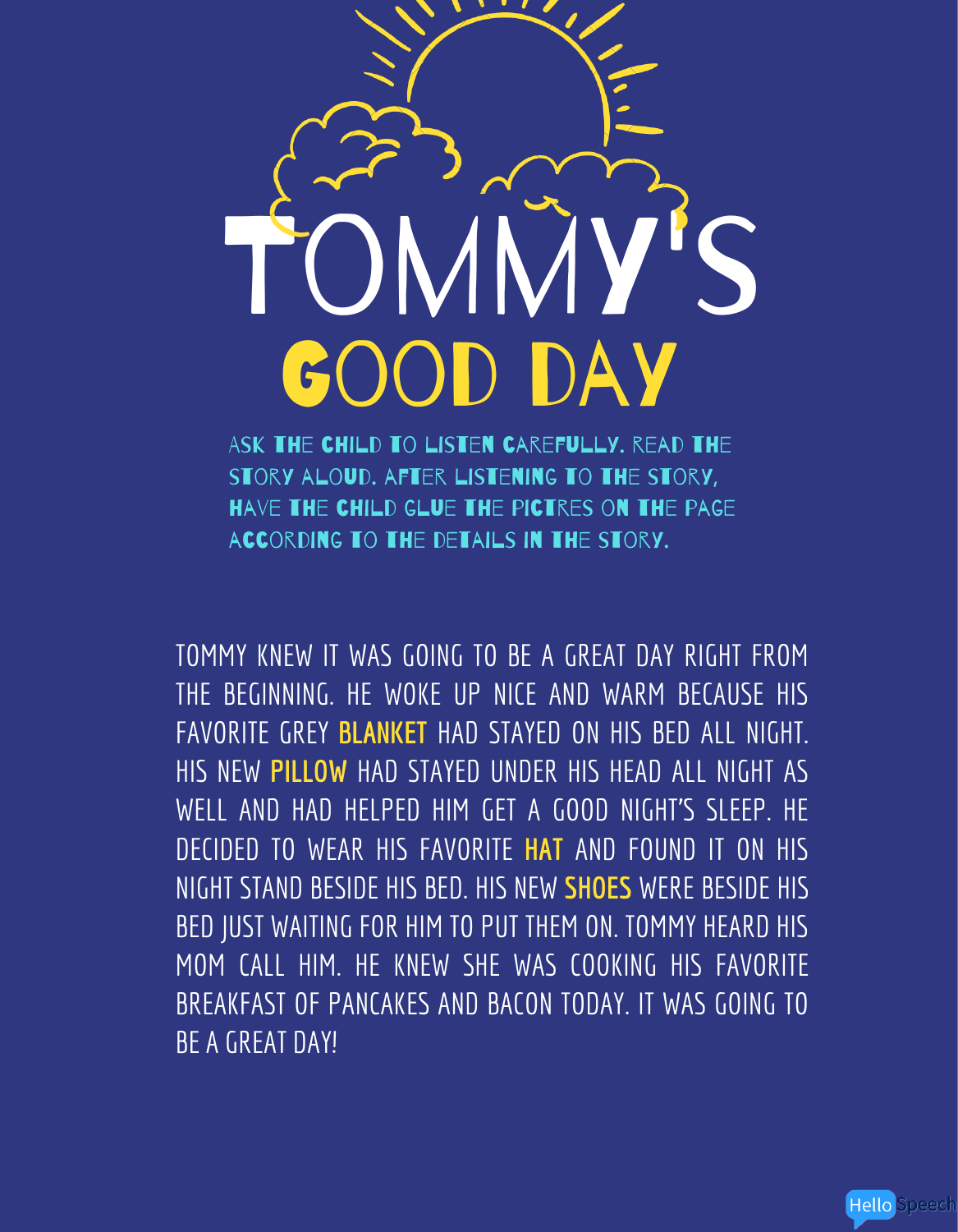## Additional ACTIVITIES:

WHERE WAS tOMMY? 1. wHAT TIME OF DAY WAS IT IN THE STORY? 2. what did Tommy have new on his bed? 3. who called Tommy? 4. what was mom cooking? 5.

## PICTURES TO CUT: